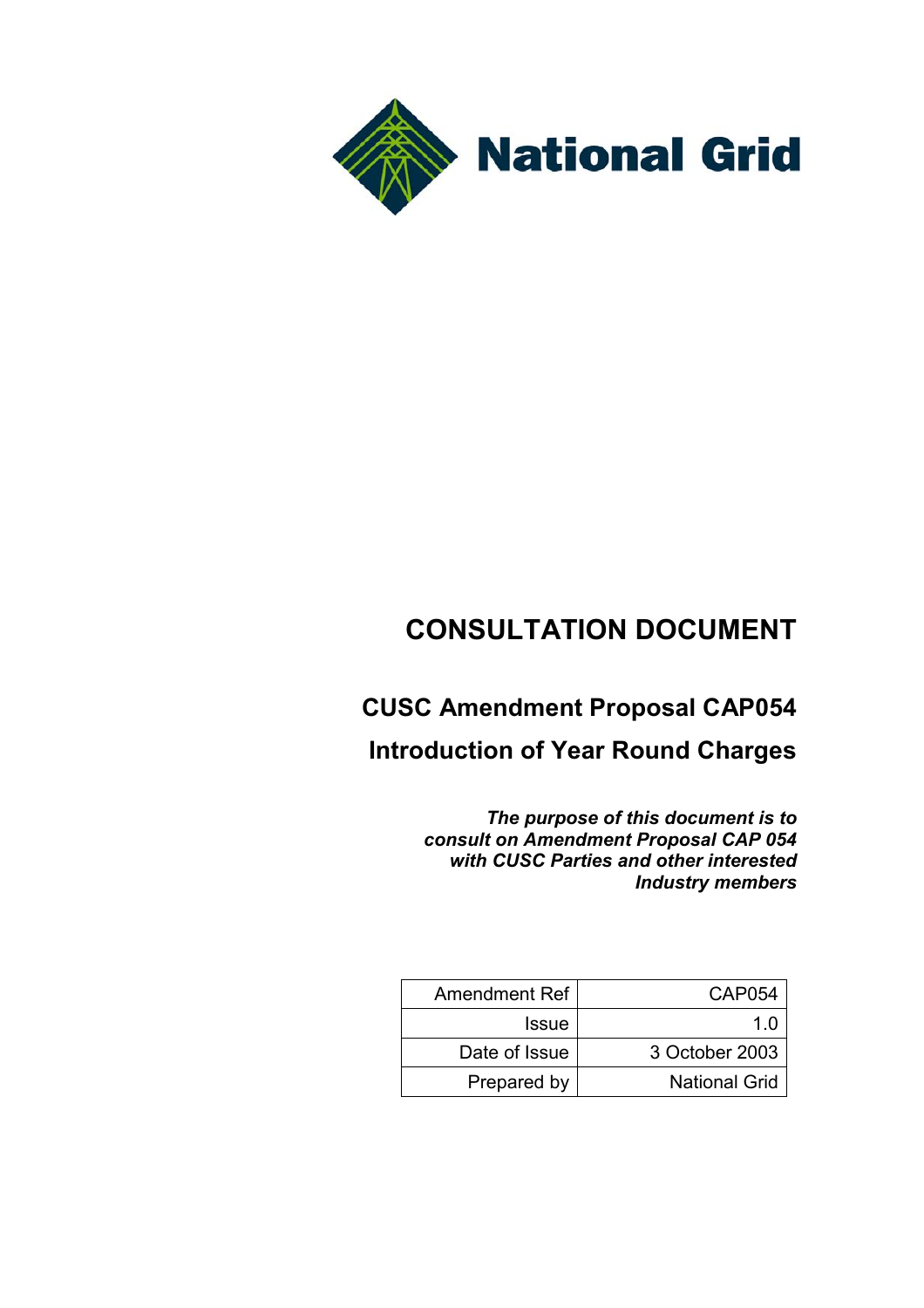## **I DOCUMENT CONTROL**

#### **a National Grid Document Control**

| Version | Date    | Author               | <b>Change Reference</b>            |
|---------|---------|----------------------|------------------------------------|
|         | 1/10/03 | <b>National Grid</b> | Initial Draft for internal comment |
| 1.0     | 3/10/03 | <b>National Grid</b> | Formal version for release         |

#### **b Document Location**

National Grid website:

http://www.nationalgridinfo.co.uk/cusc/mn\_consultation\_index.html

#### **c Distribution**

| <b>Name</b>                                | Organisation |
|--------------------------------------------|--------------|
| <b>CUSC Parties</b>                        | Various      |
| <b>Panel Members</b>                       | Various      |
| <b>Interested Parties</b>                  | Various      |
| <b>Core Industry Document Owners</b>       | Various      |
| National Grid Industry Information Website |              |

## **II CONTENTS TABLE**

| $\mathbf{I}$ |             |  |  |
|--------------|-------------|--|--|
|              | a<br>b<br>C |  |  |
| $\mathbf{I}$ |             |  |  |
| 1.0          |             |  |  |
| 2.0          |             |  |  |
| 3.0          |             |  |  |
| 4.0          |             |  |  |
| 5.0          |             |  |  |
| 6.0          |             |  |  |
| 7.0          |             |  |  |
|              |             |  |  |
|              |             |  |  |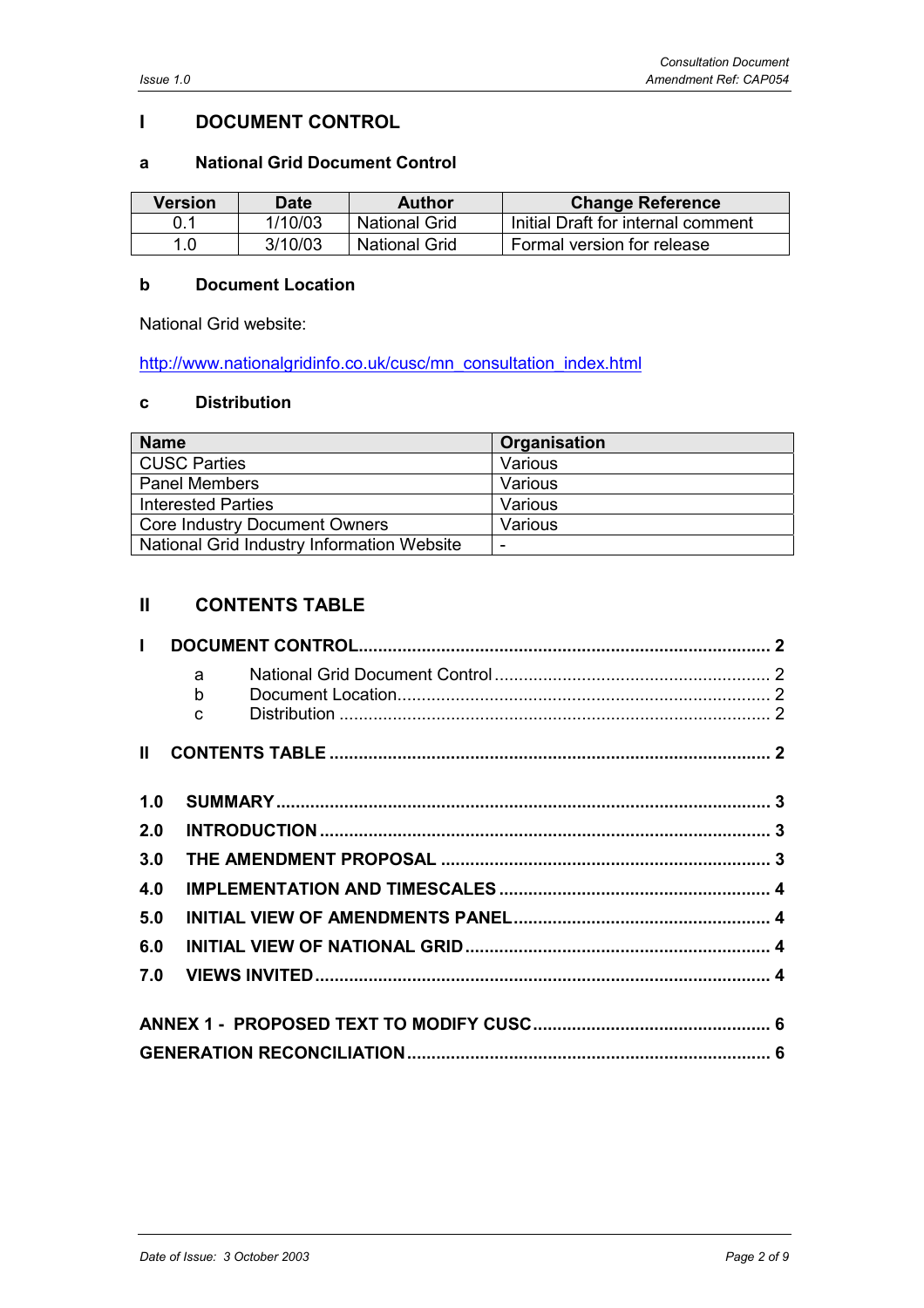## **1.0 SUMMARY**

- 1.1 CUSC Amendment Proposal CAP054 was proposed by National Grid and submitted to the Amendments Panel for consideration at their meeting on  $26<sup>th</sup>$ September 2003. The Amendments Panel determined that the Amendment Proposals should go straight to wider industry consultation.
- 1.2 CAP054 has been put forward as consequential change to the CUSC, required by Charging Modification Proposal UoSCM-M-11 (if approved). It proposes inserting new text in the CUSC relating to the introduction of Year Round TNUoS Charges. Existing text will also need to be revised as, given the implementation of UoSCM-M-11, the current TNUoS charges will be redefined as Peak TNUoS charges, such that the total TNUoS charge will then consist of Peak TNUoS charges plus Year Round TNUoS charges. This will ensure that the CUSC is in alignment with the Statement of the Connection Charging Methodology.
- 1.3 This document initiates the wider industry consultation process and invites views on CUSC Amendment Proposal CAP054. The consultation closing date is **31st October 2003.**

## **2.0 INTRODUCTION**

- 2.1 This consultation document is issued by National Grid under the rules and procedures specified in the Connection and Use of System Code (CUSC) as designated by the Secretary of State.
- 2.2 This document outlines the nature of the CUSC changes that are proposed and seeks views from industry members relating to Amendment Proposal CAP054. Representations received in response to this consultation document will be included in National Grid's Amendment Report that will be furnished to the Authority for their decision.
- 2.3 This consultation document has been prepared in accordance with the terms of the CUSC. An electronic copy can be found on the National Grid website, at http://www.nationalgrid.com/uk/indinfo/cusc, along with the Amendment Proposals.

## **3.0 THE AMENDMENT PROPOSAL**

- 3.1 As a consequence of UoSCM-M-11, which introduces a new category of TNUoS Charge, CAP054 proposes inserting new text in the CUSC relating to this new charge - Year Round TNUoS Charges and redefining the current charge as Peak TNUoS charges. The total of these is then the TNUoS Charge.
- 3.2 Under UoSCM-M-11, as Year Round TNUoS charges will be levied on Settlement Final (SF) data, this will require a new final reconciliation process using Reconciliation Final (RF) data issued by Elexon 14 months later and to this effect CAP054 introduces the relevant text into the CUSC.
- 3.3 The draft revision/removal of text to give effect to CAP054 is contained in Annex 1.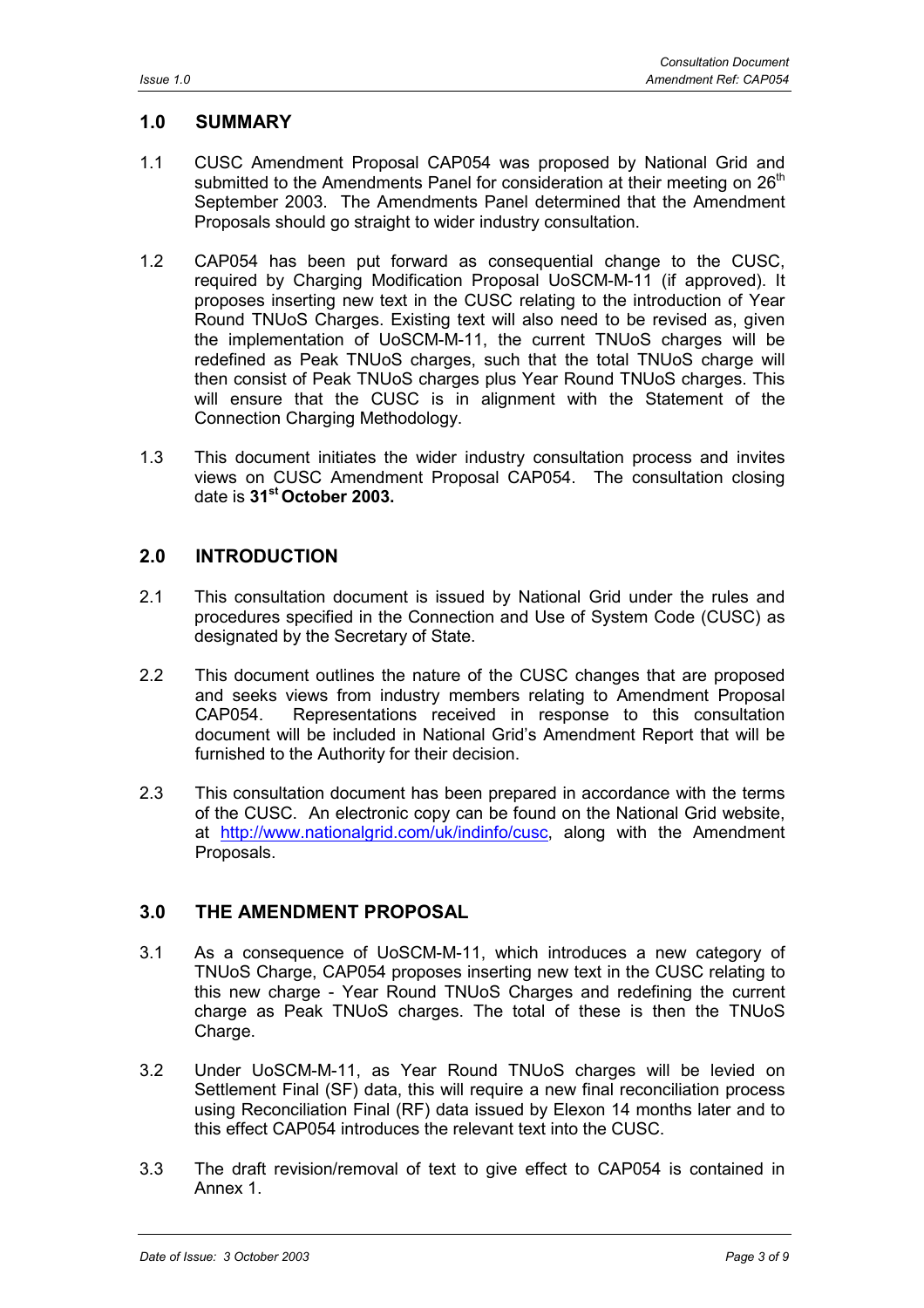## **4.0 IMPLEMENTATION AND TIMESCALES**

- 4.1 CAP054 is a consequential change arising from the potential implementation of UoSCM-M-11 and as such has to be in place at the same time as the change envisaged by UoSCM-M-11 is implemented. UoSCM-M-11 has been proposed for implementation as of April 2004, but due to charge setting timescales it should be known in November whether it has been vetoed by the Authority. If UoSCM-M-11 has not been approved prior to 1 April 2004 this modification will be redundant.
- 4.2 There is no material impact specifically associated with the implementation of CAP054. However, it is a consequential change arising from the implementation of UoSCM-M-11 (if approved), which will impose new system and charging process requirements on both National Grid and users. These have been recognised within the consultation process conducted as part of the Charging Review leading to UoSCM-M-11 but were deemed not sufficient to impact on the proposed implementation of UoSCM-M-11 as of 1 April 2004.
- 4.3 Upon implementation of CAP054, users would need to allow for variations in their monthly levied TNUoS charges reflecting the impact of the new structure of TNUoS charges i.e. the combination of Peak and Year Round charges. Also, due to the use of SF data, users would see a 2 month lag in the levying of Year Round charges for each month within the relevant charging year.
- 4.4 Thereafter NHH demand users will see an additional element in their Final Reconciliation 14 months after the end of the relevant charging year to reflect use of RF data for final settlement purposes. For HH demand users, generation users and those users who can both import and export during the year, this Final Reconciliation will be a new reconciliation process they face for TNUoS charges.

## **5.0 INITIAL VIEW OF AMENDMENTS PANEL**

5.1 The Amendments Panel members determined that CAP054 be subject to wider consultation to seek industry views on the Amendment Proposal and whether such an amendments of the CUSC would better facilitate the achievement of the Applicable CUSC Objectives.

## **6.0 INITIAL VIEW OF NATIONAL GRID**

6.1 National Grid believes that the implementation of CAP054 would enable National Grid to discharge its obligations more efficiently under the Transmission Licence by ensuring consistency between the CUSC and the Charging Methodologies.

## **7.0 VIEWS INVITED**

7.1 National Grid is seeking the views of interested parties in relation to the issues raised by Amendment Proposal CAP054 and any issues associated with the proposed timing for implementation.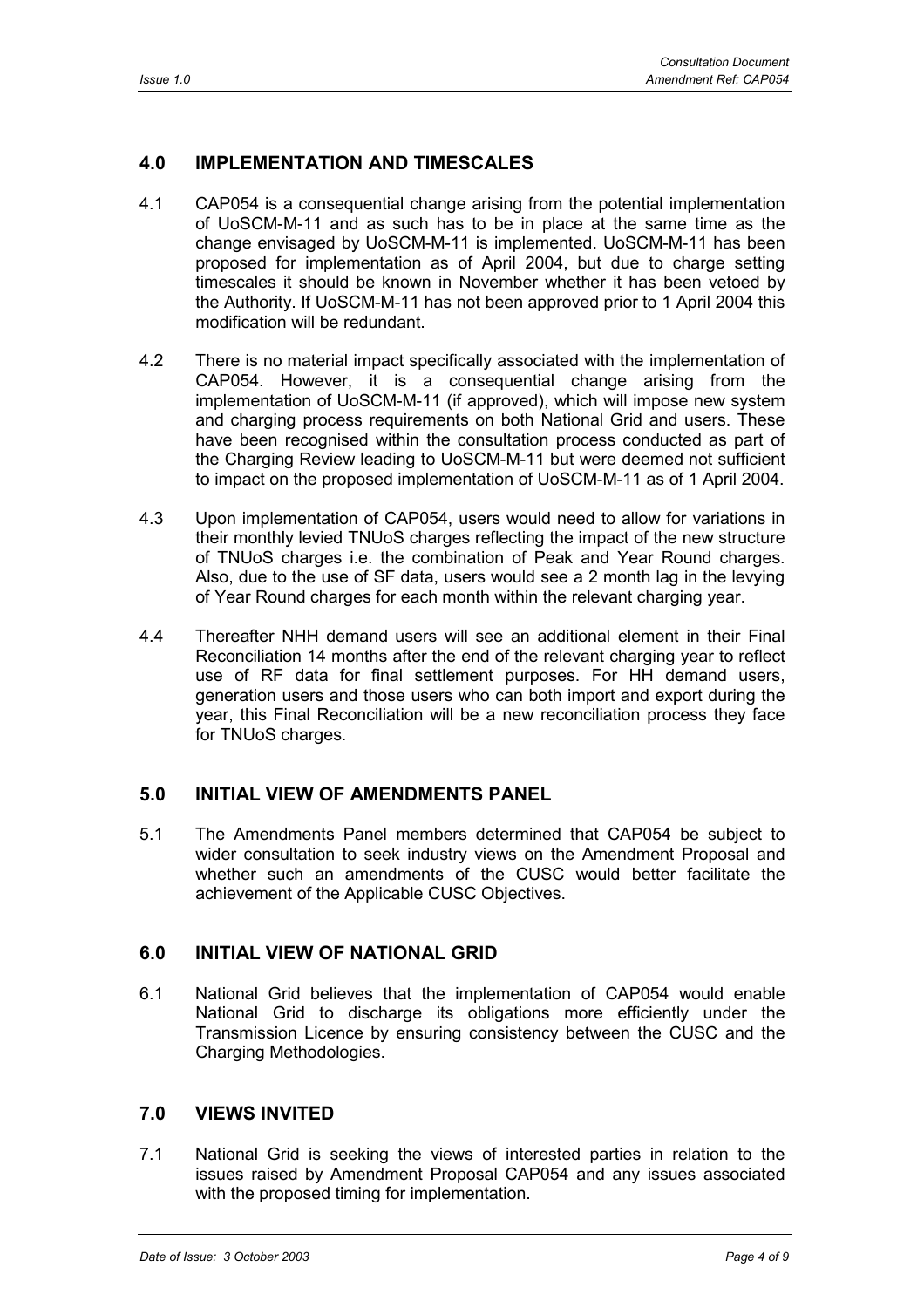#### 7.2 Please send your responses to this consultation to National Grid by no later than close of business on **Friday 31st October 2003.**

7.3 Please address all comments to the following e-mail address:

Richard.Lavender@ngtuk.com

Or alternatively, comments may be addressed to:

Richard Lavender Commercial Frameworks National Grid Company plc National Grid Transco House Warwick Technology Park Gallows Hill **Warwick** CV34 6DA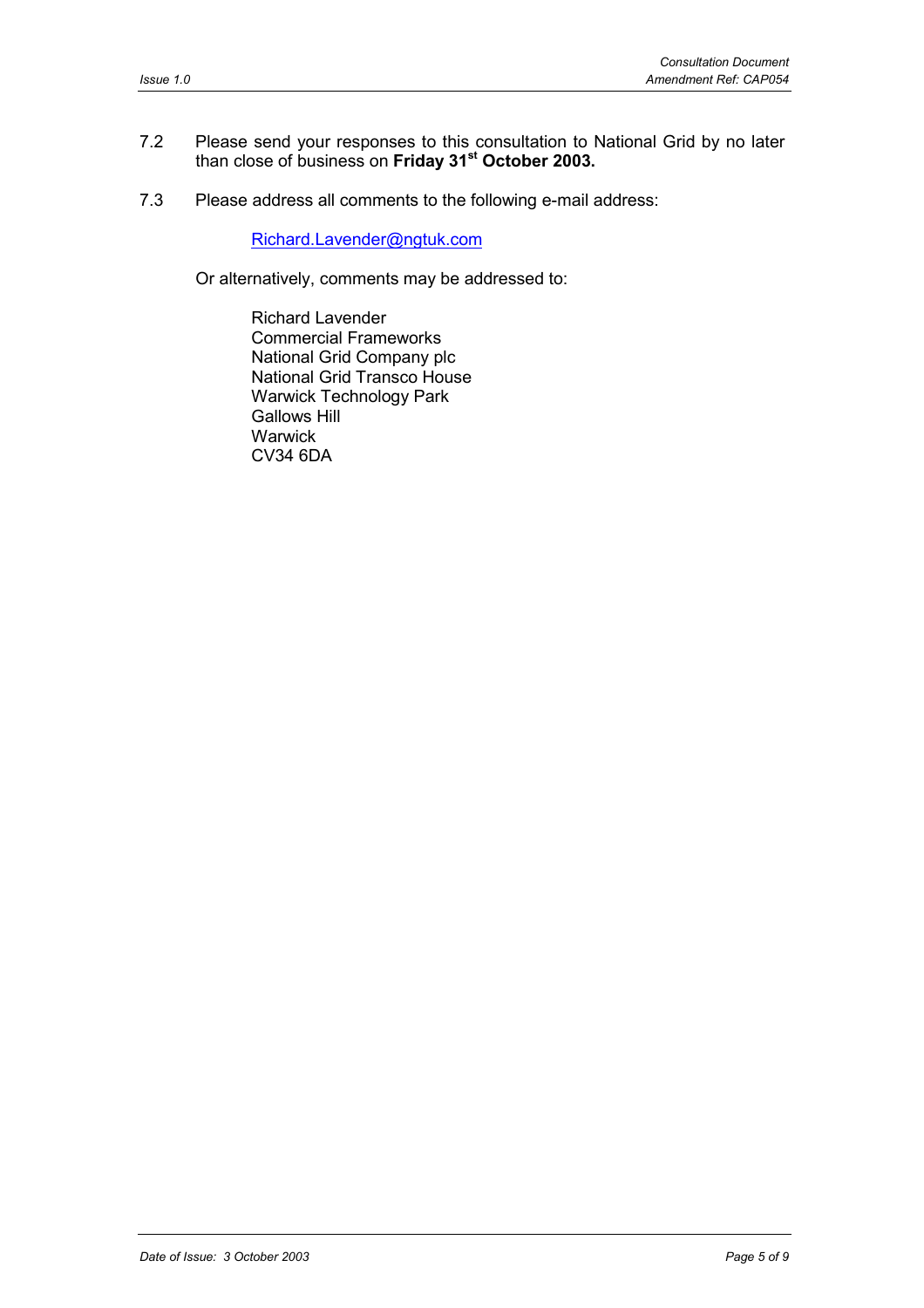## **Annex 1 - Proposed Text to Modify CUSC**

1. Paragraph 3.12.2 shall be renumbered as Paragraph 3.12.2.1 and amended by the insertions and deletions as follows:

#### Generation Reconciliation

- 3.12.2.1 As soon as reasonably practicable and in any event by 31 March in each **Financial Year NGC** shall prepare a the **Peak Ggeneration Rreconciliation Sstatement** (the "**Generation Reconciliation Statement**") in respect of generation related **Peak Transmission Network Use of SystemTNUoS Charges** and send it to the **User**. Such statement shall specify the **Actual Amount** and the **Notional Amount** of generation related **Peak Transmission Network Use of System TNUoS Charges** for each month during the relevant **Financial Year** and, in reasonable detail, the information from which such amounts were derived and the manner in which they were calculated.
- 2. The following shall be inserted as Paragraph 3.12.2.2:
	- 3.12.2.2 **NGC** shall as soon as reasonably practicable following receipt by it of the **Final Reconciliation Settlement Run** or **Fina**l **Reconciliation Volume Allocation Run** as appropriate in respect of the last **Settlement Day** in each **Financial Year** issue the **Year Round Generation Reconciliation Statement** in respect of **Year Round TNUoS Charges** payable in respect of each month of that **Financial Year** and send it to the **User**. Such statement shall specify the **Actual Amount** and the **Notional Amount** of generation related **Year Round TNUoS Charges** for each month during the relevant **Financial Year** [calculated by reference to the **Users'** highest **Transmission Entry Capacity** and annual metered output for that **Financial Year**] and, in reasonable detail, the information from which such amounts were derived and the manner in which they were calculated.
- 3. Paragraph 3.12.3 shall be renumbered as paragraph 3.12.3.1 and amended as follows:
	- 3.12.3.1 Together with the **Peak Generation Reconciliation Statement** and **Year Round Generation Reconciliation Statement**, **NGC** shall issue a credit note in relation to any sums shown by the **Peak Generation Reconciliation Statement** or **Year Round Generation Reconciliation Statement** to be due to the **User** or an invoice in respect of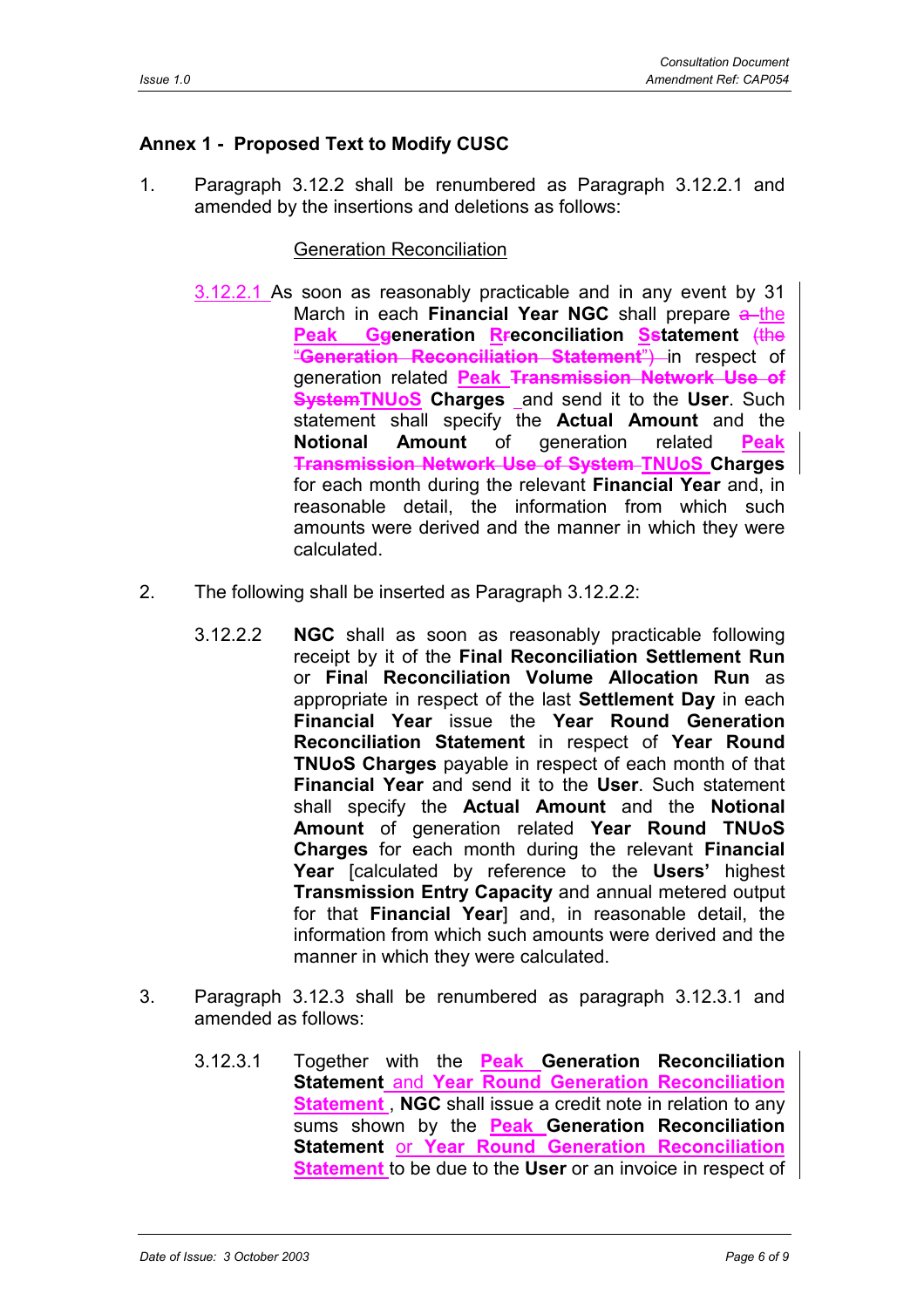sums due to **NGC** and in each case interest thereon calculated pursuant to Paragraph 3.12.6 below.

- 4. The following shall be inserted as Paragraph 3.12.3.2:
	- 3.12.3.2 Payment of any invoice issued pursuant to Paragraph 3.12.3.1 above or the application of any credit note issued pursuant to that paragraph against any liability of the **User** to **NGC** for Peak TNUoS Charges or Year Round TNUoS Charges will be in full and final settlement of all peak TNUoS Charges or Year round TNUoS Charges for the **Financial Year** to which the invoice or credit note relates provided that nothing in this Paragraph 3.12.3.2 shall affect the rights of the parties under the provisions of Paragraph 7.3.5.
- 5. Paragraph 3.12.8 shall be amended by the inclusion of the words as follows:
	- 3.12.8 The right to submit **Peak Generation Reconciliation Statements**, **Year Round Generation Reconciliation Statements, Initial Demand Reconciliation Statements** and **Final Demand Reconciliation Statements** and the consequential invoices and/or credit notes shall survive the termination of the **User's** rights under the **CUSC** and the parties agree that the provisions contained in Paragraphs 3.12 and 3.13 shall continue to bind them after such termination (the version in existence at the date of termination being the applicable version in the case of any amendments).
- 6. Paragraph 9.10.4.2 shall be renumbered as 9.10.4.2.1 and amended by the inclusion of the words as follows:

Generation Reconciliation

- 9.10.4.2.1 As soon as reasonably practicable and in any event by 30  $\parallel$ April in each **Financial Year NGC** shall prepare a generation reconciliation statement the "**Peak Generation Reconciliation Statement<sup>"</sup>)** in respect of generation related **Peak Transmission Network Use of SystemTNUoS Charges** and send it to the **User**. Such statement shall specify the **Actual Amount** and the **Notional Amount** of generation related **Peak Transmission Network Use of SystemTNUoS Charges** for each month during the relevant **Financial Year** and, in reasonable detail, the information from which such amounts were derived and the manner in which they were calculated.
- 7. The following shall be inserted as Paragraph 9.10.4.2.2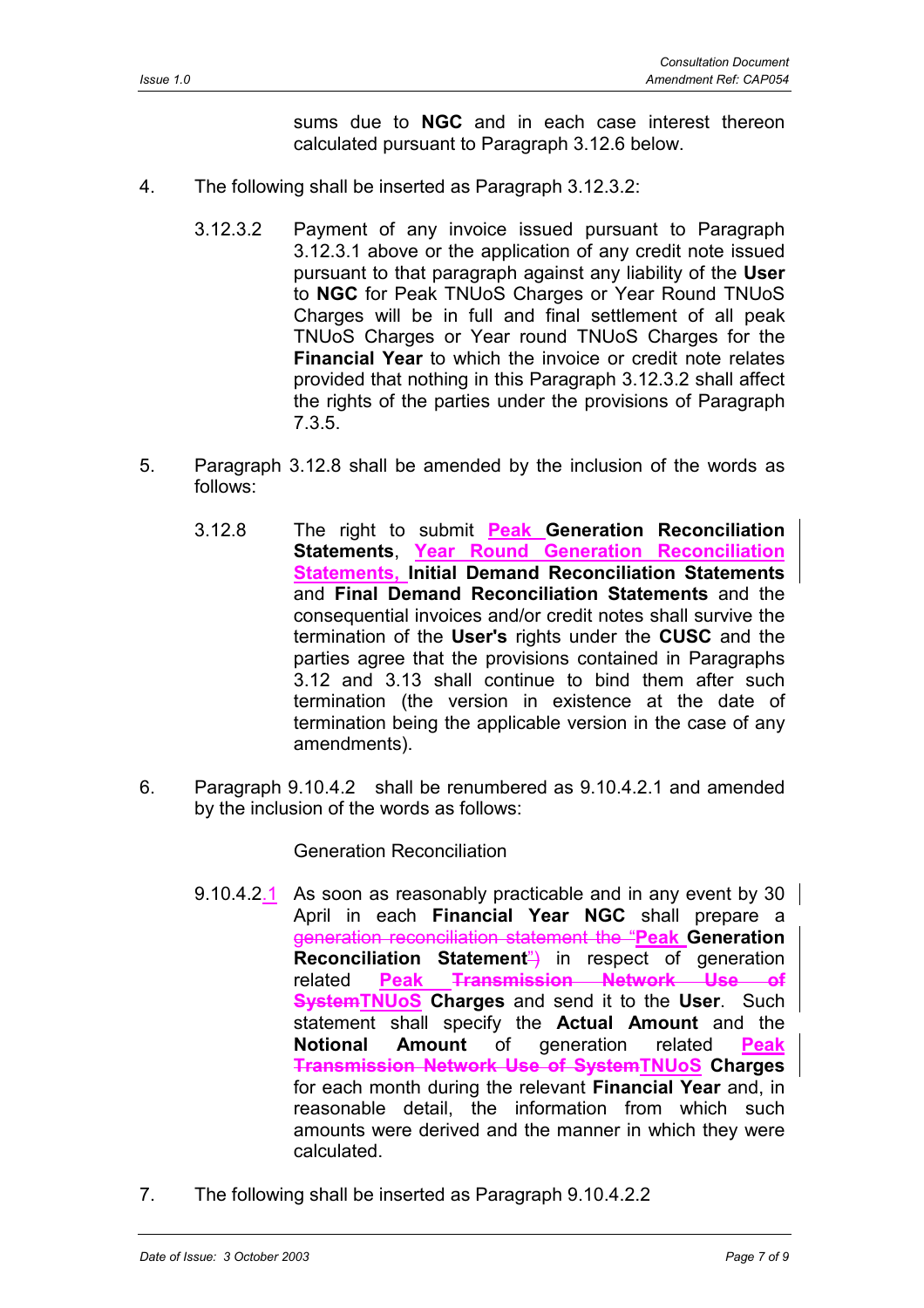- 9.10.4.2.2 **NGC** shall as soon as reasonably practicable following receipt by it of the **Final Reconciliation Settlement Run** or **Fina**l **Reconciliation Volume Allocation Run** as appropriate in respect of the last **Settlement Day** in each **Financial Year** issue the **Year Round Generation Reconciliation Statement** in respect of **Year Round TNUoS Charges** payable in respect of each month of that **Financial Year** and send it to the **User**. Such statement shall specify the **Actual Amount** and the **Notional Amount** of generation related **Year Round TNUoS Charges** for each month during the relevant **Financial Year** [calculated by reference to the **Users'** highest **Transmission Entry Capacity** and annual metered output for that **Financial Year**] and, in reasonable detail, the information from which such amounts were derived and the manner in which they were calculated.
- 8. Paragraph 9.10.4.3 shall be amended by the inclusion of the words as follows:
	- 9.10.4.3 Together with the **Peak Generation Reconciliation Statement** and **Year Round Generation Reconciliation Statement**, **NGC** shall issue a credit note in relation to any sums shown by the **Peak Generation Reconciliation Statement** and **Year Round Generation Reconciliation Statement** to be due to the **User** or an invoice in respect of sums due to **NGC** and in each case interest thereon calculated pursuant to Paragraph 9.10.4.4 6 below.
- 9. The following definitions shall be added to Section 11:

| "Peak Generation Reconciliation<br>Statement"                                  | the statement prepared in<br>accordance with Paragraph<br>Paragraph<br>3.12.2.1 and<br>9.10.4.2.1                                                                                                                      |
|--------------------------------------------------------------------------------|------------------------------------------------------------------------------------------------------------------------------------------------------------------------------------------------------------------------|
| "Peak TNUoS Charges"                                                           | the element of Transmission<br>Network Use of System<br><b>Charges</b> calculated<br>in in<br>accordance with the Use of<br>System Charging<br>Methodology in respect of<br>peak related infrastructure<br>investment. |
| <b>Generation</b><br><b>Round</b><br>"Year<br><b>Reconciliation Statement"</b> | the statement prepared in<br>accordance with Paragraph<br>$3.12.2.2$ and<br>Paragraph<br>9.10.2.2.2                                                                                                                    |